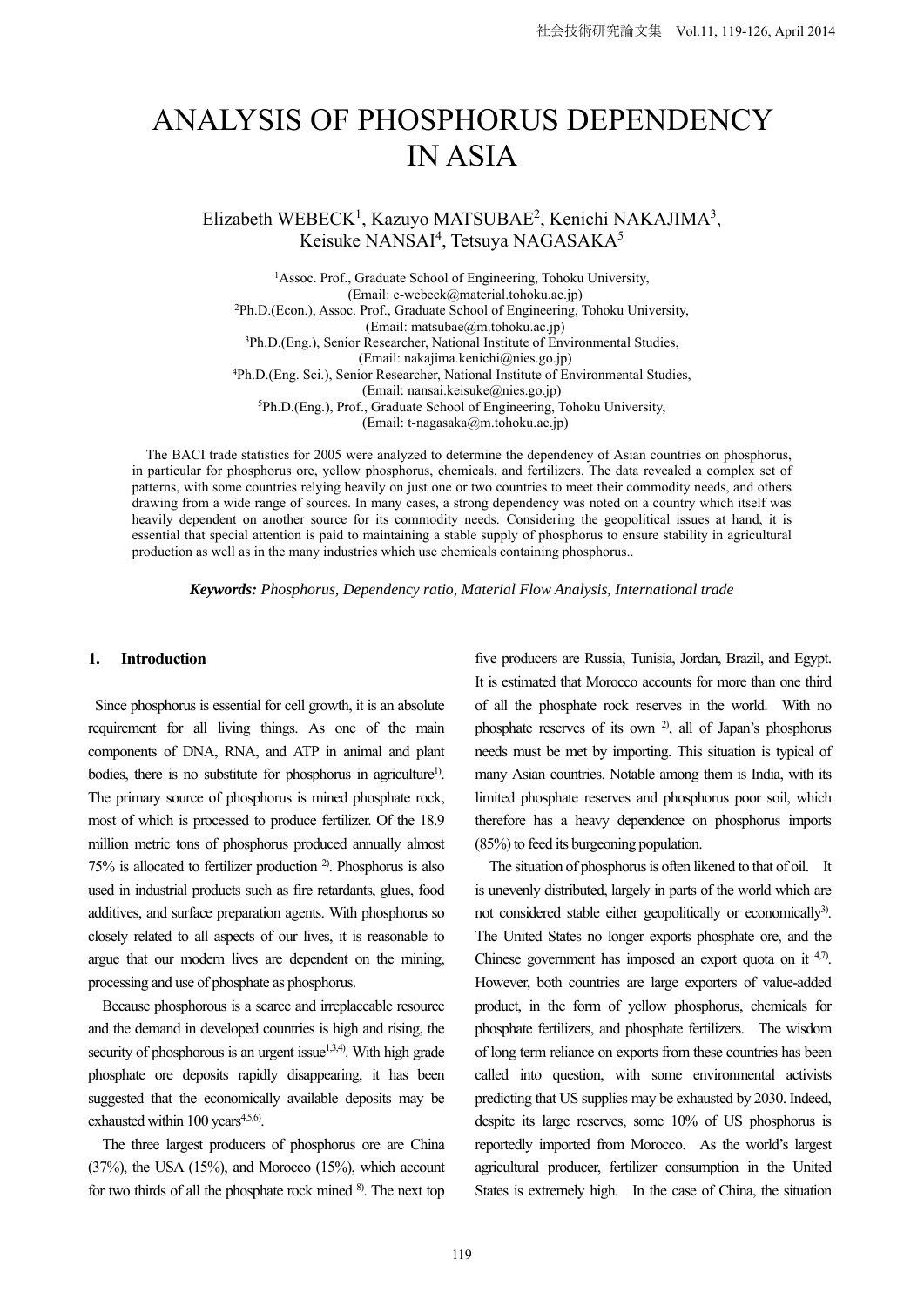may be akin to that of rare earth metals, where China may well seek to ensure its phosphate ore is available for domestic consumption rather than export it, or otherwise, impose high tariffs on phosphorus exports. Indeed, a tariff was imposed in 2008, temporarily resulting in a huge price hike in phosphate ore worldwide.

The stocks and flows of phosphorous have been well-summarized from global perspectives <sup>9-11)</sup>. National and regional wide case studies have been done indicating the P-flows in, Japan<sup>12, 13</sup>), in China<sup>14, 15</sup>), and other regions<sup>16-18</sup>), while little analysis on the international network of the P trade has been published.

Ultimately, the importance of phosphorus as a resource is expected to grow over time. The two and a half fold increase in the commodity price of P-ore (phosphate ore) from 1995 to 2010 reflects the increased demand and diminished supply of P-ore by earthquake in southwest China in 20088). Added to the problems that are associated with ever higher demand and costs, geopolitics will play a significant role in the availability of phosphorus to meet local demand in most countries. In order to assess the phosphorus dependency of Asian countries, and the top 5 Asian economies in particular (China, India, Japan, South Korea and Indonesia), trade statistics have been analyzed and their dependency assessed by the HS code with a particular focus on phosphorus ore, yellow phosphorus, phosphate chemicals used in fertilizer production and on phosphate fertilizers. The 2005 statistics were chosen because 2005 is the most recent year for which both a set of full trade data and a Japanese Input Output Table is available. In the light of the findings regarding dependency, the geopolitical risks and ideas to reduce dependency are discussed.

# **2. Data and Settings**

#### **2.1. Data**

Firstly, material flow of phosphorus for each commodity and country is estimated. 231 countries are set in BACI (Base pour l'Analyse du Commerce International) and 286 commodities are extracted from the HS code<sup>19)</sup>. All data used in this study are from 2005. Commodities used in this study are separated into three categories (Table 1), based on phosphorus flow from overseas to Japan, as estimated by Matsubae et al. 13).

The 2005 BACI estimates indicate that a total of 5million tons of P-ore was traded, 222.5 kilotons of yellow phosphorus was traded, 3.1 million tons of phosphorus in chemical product was traded, and another 6.2 million tons of phosphorus was traded in agricultural fertilizer. The key players in this trade varied from commodity to commodity. The 2005 BACI statistics were analyzed to ascertain which countries were key players, with particular focus on the Asian region. Since China and India are the two biggest economies in Asia, the trade statistics relevant to these countries were analyzed closely. Japan, South Korea, and Indonesia, as the three next largest economies, were also given special attention.

Table 1 Commodities and its phosphorus contents

| Commodities             |                                                                                                                                                                                                                                                                                                                                                                                                                                                                                                                                                                                                                                                                                   | HS Code                                                                                                                                                                   | P contents                                                                                                                                                                                                                                                         |
|-------------------------|-----------------------------------------------------------------------------------------------------------------------------------------------------------------------------------------------------------------------------------------------------------------------------------------------------------------------------------------------------------------------------------------------------------------------------------------------------------------------------------------------------------------------------------------------------------------------------------------------------------------------------------------------------------------------------------|---------------------------------------------------------------------------------------------------------------------------------------------------------------------------|--------------------------------------------------------------------------------------------------------------------------------------------------------------------------------------------------------------------------------------------------------------------|
| Phosphate ore           |                                                                                                                                                                                                                                                                                                                                                                                                                                                                                                                                                                                                                                                                                   | 251010<br>251020                                                                                                                                                          | 13.46%                                                                                                                                                                                                                                                             |
| Yellow phosphorus       |                                                                                                                                                                                                                                                                                                                                                                                                                                                                                                                                                                                                                                                                                   | 280470                                                                                                                                                                    | 100%                                                                                                                                                                                                                                                               |
| Phosphorus<br>compounds | 1. Diphosphorus pentaoxide<br>2. Phosphoric acid and polyphosphoric acids<br>3. Sulphides of non-metals except carbon disulphide<br>4. Phosphinates and phosphonates<br>5. Mono- or di-sodium phosphates<br>6. Trisodium phosphate<br>7. Potassium phosphates<br>8. Calcium hydrogen-orthophosphate<br>9. Calcium phosphates except hydrogen-orthophosphate<br>10.Phosphates of metals nes<br>11.Sodium triphosphate<br>12. Polyphosphates of metals except sodium triphosphate<br>13. Phosphides, whether/not<br>14. Phosphoric esters, their salts and derivatives<br>15. Thiophosphoric esters(phosphorothioates), salts, derivs<br>16. Lecithins and other phosphoaminolipids | 280910.<br>280920.<br>281390,<br>283510.<br>283522<br>283523<br>283524.<br>283525.<br>283526.<br>283529.<br>283531.<br>283539,<br>284800.<br>291900.<br>292010.<br>292320 | 42.33%<br>$\mathbf{1}$ .<br>$\overline{2}$ .<br>26.87%<br>$3 -$<br>56.34%<br>21.78%<br>4<br>23.81%<br>5.<br>18.89%<br>6.<br>7.<br>14.59%<br>22.76%<br>8.<br>24.38%<br>9.<br>10 21 04%<br>11.25.25%<br>12 20 74%<br>13 30 45%<br>14 10 00%<br>15 19.86%<br>16 4 23% |
| Fertilizer<br>products  | 1. Animal or vegetable fertilizers, in packs >10 kg<br>2. Superphosphates, in packs >10 kg<br>3. Phosphatic fertilizers, mixes, nes, pack >10kg<br>4. Fertilizer mixes in tablets etc or in packs <10 kg<br>5. Nitrogen-phosphorus-potassium fertilizers, pack >10kg<br>6. Diammonium phosphate, in packs >10 kg<br>7. Monoammonium phosphate & mix with diammonium,<br>$<=10$ kg<br>8. Fertilizers with nitrates and phosphates, nes, <= 10kg<br>9. Fertilizers with nitrogen and phosphorus nes, <= 10kg<br>10. Fertilizers containing phosphorus & potassium,<br>$\leq 10$ kg<br>11. Fertilizers, mixes, nes                                                                   | 310100.<br>310310.<br>310390.<br>310510.<br>310520.<br>310530<br>310540.<br>310551.<br>310559<br>310560.<br>310590                                                        | 11.35%<br>$\mathbf{1}$ .<br>$2^{\circ}$<br>7.42%<br>3 <sub>1</sub><br>11.38%<br>12.90%<br>4<br>2.73%<br>5.<br>22.29%<br>6.<br>7.<br>25.59%<br>19.75%<br>8.<br>12.90%<br>9.<br>10 2.73%<br>11. 12.90%                                                               |

# **2.2. Settings**

Equation (1) is used to estimate phosphorus flow following commodities.

$$
P_{ij} = T_{ij} * (1 - W_{ij}) * Cont_{ij}
$$
 (1)

Note that  $P_{ij}$ ,  $T_{ij}$ ,  $W_{ij}$ , and *Cont<sub>ij</sub>* refer to, respectively, the amount of phosphorus flowing to country *j* (or from country *j*) following commodity *i*, the amount of commodity *i* flowing (import volume or export volume of country *j*, referring to BACI data), the water content of commodity *i*, and the phosphorus content of commodity *i* (*Wij* and *Contij* are estimated with reference to existing databases<sup>20-22</sup>). The phosphorus containing commodities analyzed in this study and their P contents are listed in Table 1.

#### **2.3. Dependency ratio**

In order to determine the dependency of import countries for their phosphate ore, yellow phosphorus, phosphorus in chemicals and their phosphorus in fertilizers, the dependency ratio, S, was calculated using the following equation,

$$
S_{ij}^{k} = X_{ij}^{k} / X_{j}^{k}
$$
\n
$$
\sum_{i=1}^{N} S_{ij}^{k} = 1
$$
\n(3)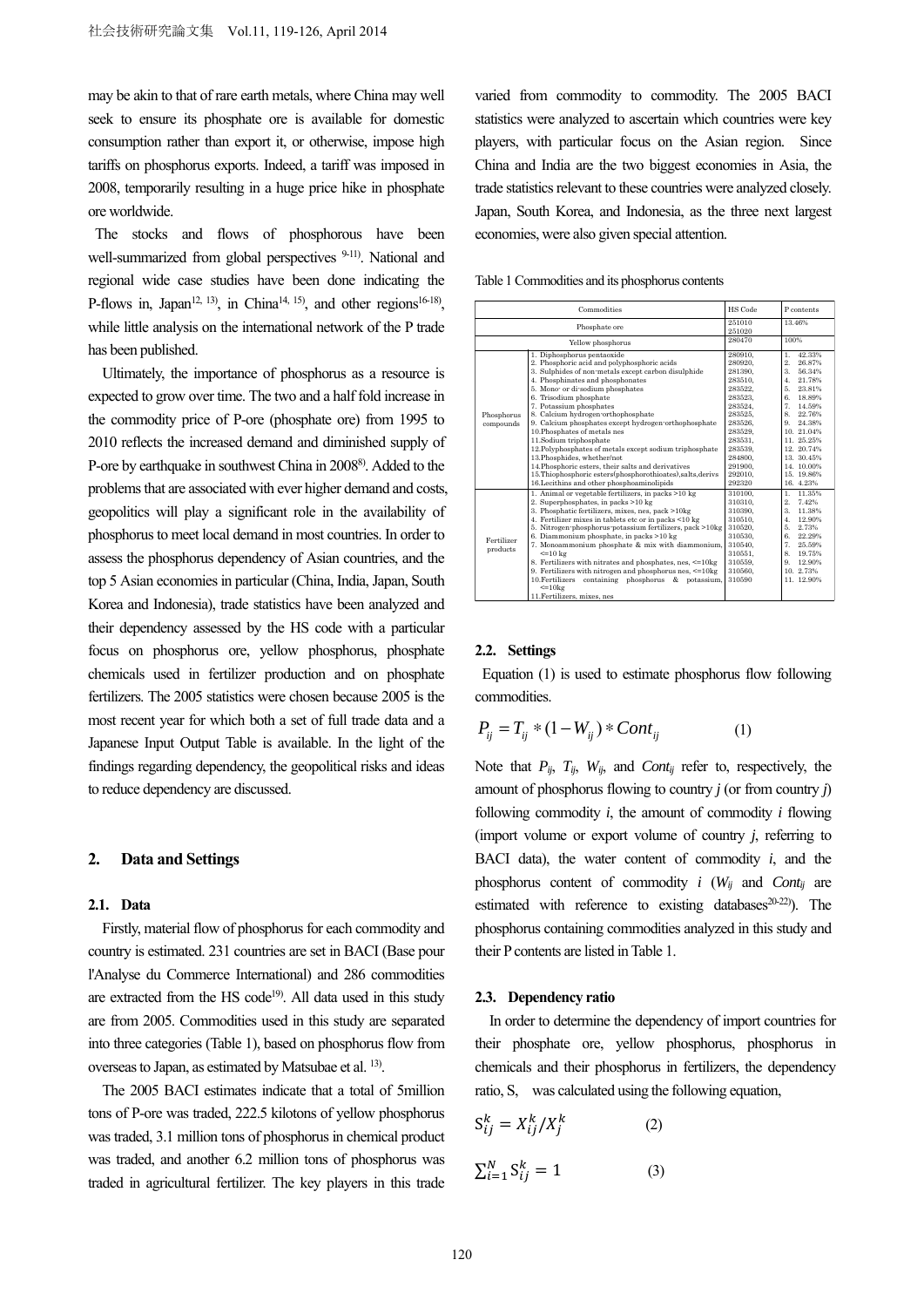where  $S_{ij}^k$  is the share of the k commodity imported from i country in j country.  $X_{ij}^k$  and  $X_j^k$  are the import amounts of the k commodity from i country and the total import amount of the k commodity in j country. This defines the market shares in a range from 0 to 1.0, moving from a huge number of very small shareholders to a single monopolistic market.

#### **3. Results**

#### **3.1. Whole flows**

Fig.1 shows the phosphorus flows associated with the international trade of yellow phosphorus, phosphorus compounds and P-ore. According to the estimated results, of the 5 million tons of phosphorus as P-ore that was traded in 2005, approximately 1.3 million tons was imported by Asian countries, accounting for about one third of all the P-ore traded. The Asian trade in yellow phosphorus, however, constituted more than half of the global commercial activity for this commodity, with 50.8% of the 308.5 tons of phosphorus as yellow phosphorus traded in 2005 imported by Asian countries. Almost two thirds of the nearly 300,000 tons of phosphorous compounds traded in 2005 was destined for Asian countries. The global trade in phosphorus in agricultural fertilizers was almost equivalent to the sum of the total trade in P-ore, yellow phosphorus and phosphorus in chemicals. Of the 6.2 million tons of phosphorus traded in agricultural fertilizers, approximately 40% was imported by Asian countries.



Fig. 1 Global flows of phosphorus

#### **3.2. P-Ore**

While the 2005 trade figures indicate that some countries imported P-ore from a variety of countries in 2005, other countries were strongly dependent on just one or two exporters. Just ten countries exported more than 95% of all the P-ore

traded worldwide in 2005, with the top five exporters accounting for 83% of all the trade. Among them, Morocco traded a massive 43% of the global total, and the next four largest traders in P-ore fall way behind, with Jordan, Russia, Syria and China exporting 13%, 12%, 8% and 6% of the total amount traded in 2005.

Accounting for just over 31% of global P-ore imports in 2005, a total of 16 countries exported P-ore in quantities of 500 tons or more to Asia, from places as diverse as the Bahamas, New Caledonia, New Zealand, Togo, Israel and South Africa as well as the major exporters. Of the almost 1.6 million tons imported by Asian countries, five countries accounted for more than 96% of all imports: Jordan accounted for 30% of all the P-ore imported in Asia, and Morocco, China, Egypt and Togo accounted for 30%, 27%, 17%, 11% and 11%, respectively. While Russia, Tunisia and Algeria were major exporters in the global market, they did not play a significant role in Asia.

While some Asian countries depended heavily on one or two countries for their P-ore, other countries imported from a wide variety of sources, as shown in Fig. 2. India was the world's largest importer of P-ore, importing more than 727,000 tons of phosphorus in P-ore, or twice that of any other country. India depended on just three sources: It depended on Jordan to provide approximately half of its phosphorus as P-ore, and another 21% and 15% came from Morocco and Togo, respectively. It should be noted here that only 3% of India's requirements came from China. Japan imported about half of its phosphorus as P-ore from China, about 30% from Morocco, and 20% from Jordan. In the case of South Korea, however, 70% of its P-ore came from China, and 22% originated from Morocco. Indonesia, the other of the top five economies, imported more than 75% from just two sources: Morocco and Egypt. China played the role of exporter and imported negligible quantities of phosphorus as P-ore in 2005 (41tons) compared to its huge output of 308,905 tons, 86% of which was destined for the Asian market.

Many of the large importers of P-ore varied their sources, as shown in Fig. 2. Pakistan imported just 10% less phosphorus as P-ore than India, it chose to import more than two thirds of its needs from Morocco, and about 20% from Jordan. Notably, no Chinese ore was imported by Pakistan in 2005. As can be seen from Fig. 2, many countries were non-importers of P-ore in 2005.

While China imported negligible quantities, its exports of phosphorus as P-ore accounted for approximately 6% of the global total in 2005. Approximately 52% of Chinese P-ore was imported by South Korea, and Japan was the next largest market at 18.6%, followed by India, the Philippines, and then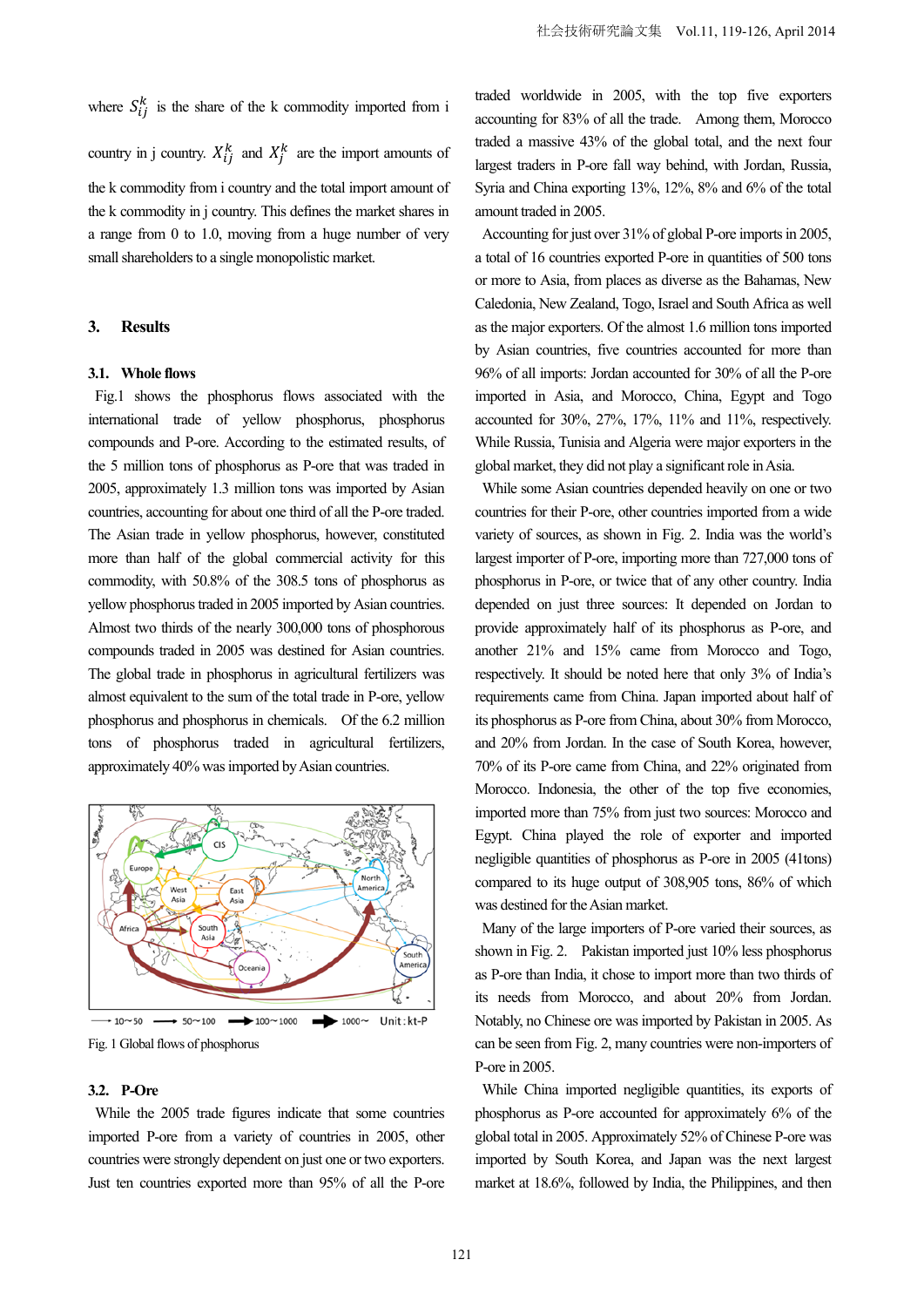Australia and New Zealand, at 13.5%, 9.0%, 7.7% and 5.8% respectively. The remainder of the Chinese ore was imported by Bangladesh, Malaysia and Hong Kong.



Fig. 2 Dependency ratio of import market of phosphorus ore

## **3.3. Yellow Phosphorus**

With regard to the 2005 trade in yellow phosphorus, exports from China account for approximately half the global trade. Yellow phosphorus is used extensively in industry in the production of cars, in paints and in electronics. It is produced from P-ore by a limited number of countries, notably China and Vietnam. Japan was the biggest importer, importing a total of 30.9 million tons of phosphorus as yellow phosphorus, or 30% of all the yellow phosphorus traded by China. South Korea also imported significant quantities of yellow phosphorus, comprising 6% of China's yellow phosphorus export market in 2005. Together Japan and South Korea imported approximately 44% of Chinese yellow phosphorus exports. Chinese exports accounted for 97.5% of Japan's yellow phosphorus imports, and 87.5% of South Korean imports.

The amounts of phosphorus in yellow phosphorus imported by various countries are plotted with the dependency for those countries indicated in Fig. 3. Japan stands out as a large importer with a heavy dependence on one country. India was also a large consumer of yellow phosphorus in 2005 with a heavy dependence. In fact, Japan and India accounted for approximately 20% of all the Chinese exported yellow phosphorus in 2005. The combination of Japan, India and South Korea, which also showed a heavy reliance on China, were equivalent to approximately 25% of the global market that year. Though Indonesia imported very little yellow phosphorus, approximately half of its requirements came from the United Kingdom, and less than 10% came from China. Countries which imported very small quantities of yellow phosphorus typically showed a high dependence on one source.

It should be noted that while Europe relied heavily on CIS states to meet its yellow phosphorus needs, CIS yellow phosphorus was not traded in Asia at all in 2005.



Fig. 3 Dependency ratio of import market of yellow phosphorus

#### **3.4. Chemical compounds containing phosphorus**

A total of 3,264,491 tons of phosphorus was traded in the form of phosphorus-containing chemicals in 2005, according to the BACI statistics. Approximately 360,000 tons, or about 11%, was exported from Asia, with China accounting for 83% of the Asian export market and 9% of the global export market. China was the world's fourth largest exporter of phosphorus in chemical compounds in 2005, ranking behind Morocco, which had almost double the exports of its nearest competitor, Tunisia (667,500 tons compared to 365,000 tons), and South African exports were only slightly ahead of China's 299,000 tons.

Approximately two thirds of the Chinese produced phosphorus-containing chemicals were exported to Asian countries. South Korea, Japan and Taiwan were its biggest importers at 12%, 9.2% and 8.8% of the Asian market. Almost every country in Asia imported phosphorus in chemicals from China. The import quantities and dependencies of various countries are shown in Fig. 4. India imported significantly more than other Asian countries, but did not show a particularly strong dependency on one importer. While most countries imported their phosphorus in chemicals from a variety of sources, as indicated by the relatively low dependency value, many countries in Asia depended on China for a considerable portion of their phosphorus in chemicals. Chinese chemicals accounted for 90% of all Thai imports, , 71% of the South Korean imports, 46% of Indonesian imports, and 41% of Iranian imports. While both Japan and the Philippines imported about one third of their needs from China in 2005, the remaining two thirds of Japan's imports came almost exclusively from South Africa, and the Philippines imported from the United States and a variety of other Asian states. In the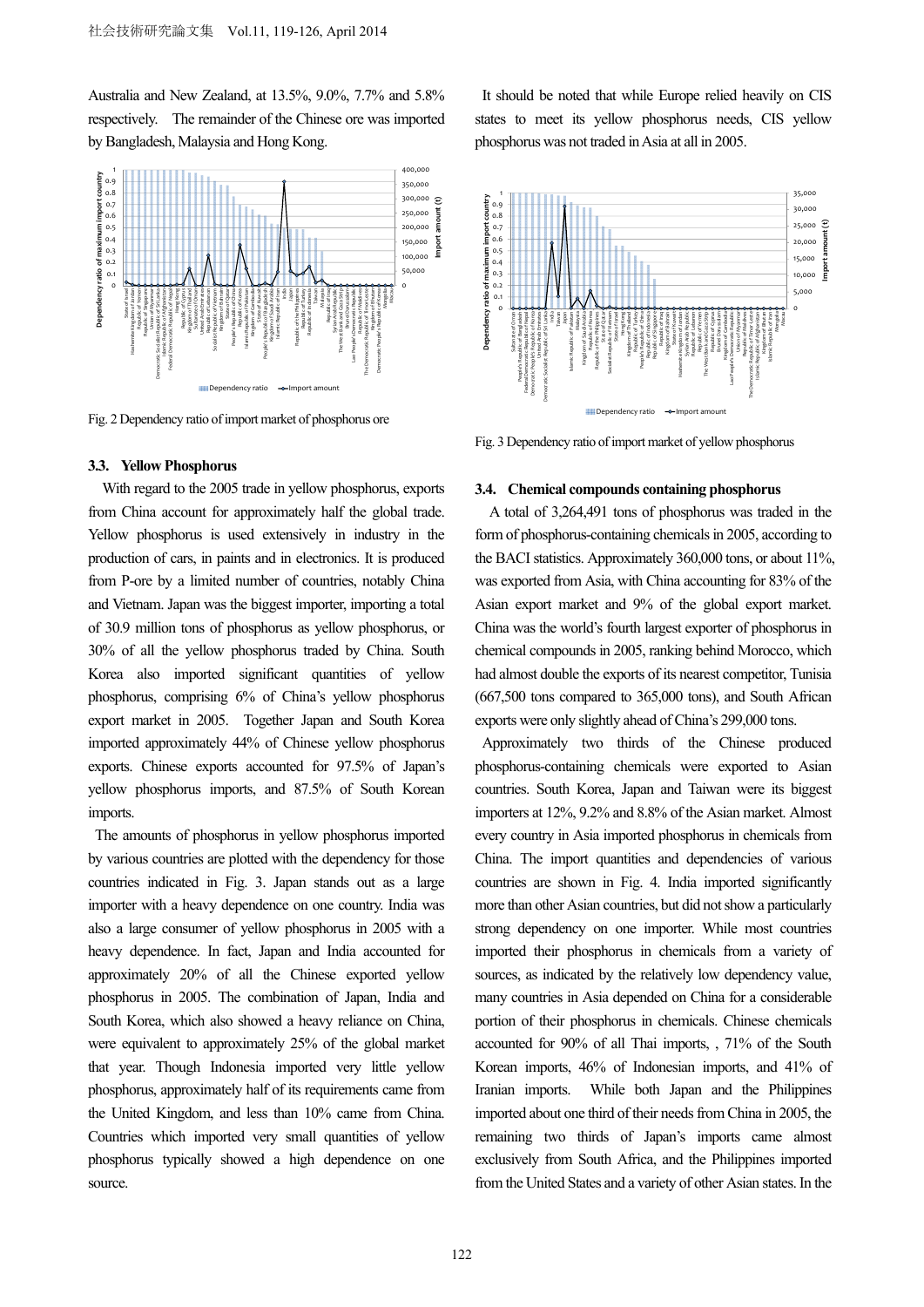case of Indonesia, almost equal imports from Morocco, Tunisia and the US made up another 30% of its imports, and the remaining 24% was imported from within Asia. A high dependency was noted for countries with small imports.

Despite being the biggest importer of phosphorus in chemicals in Asia, with its imports totaling twice those of the rest of Asia combined, India imported less than 1% of its requirements from China in 2005. India imported its supplies from a wide range of sources, with Morocco and South Africa both accounting for more than a quarter of its imports, and Tunisia and Senegal providing India with 13.5% and 14.5% of its needs. India also imported phosphorus-containing chemicals from the US, Australia and from Jordan, and smaller quantities from Panama, Lebanon and Russia.

Chemicals containing phosphorus were traded quite extensively within Asia from countries other than China. South Korea, which depended on China for 70% of its P-ore and has no phosphate mines of its own, supplied the world with approximately 23,000 tons of phosphorus in chemicals, trading 21,000 tons in Asia in 2005. Almost all of the Asian countries which imported phosphorus-containing chemicals imported some from South Korea. Japan, Thailand and Malaysia also exported phosphorus chemicals widely throughout Asia.



Fig. 4 Dependency ratio of import market of chemical compounds

#### **3.5. Phosphorus in agricultural fertilizers**

According to the BACI data for 2005, the amount of phosphorus traded in agricultural fertilizers exceeded that of the P-ore, yellow phosphorus and chemicals containing phosphorus combined. A total of 6,160,270 tons of phosphorus in agricultural fertilizers was traded that year, with Asia accounting for 34.5% of the imports, and 8.6% of the global exports. South Korea and Thailand stand out among all the other Asian countries as being the only net exporters of phosphorus in agricultural chemicals in Asia. While a total of 20 Asian countries exported phosphate fertilizers in 2005, their

imports way exceeded their exports, typically by a factor of 1:10, but South Korea exported more than three times what it imported (60,000 and 18,670 tons, respectively), and Thailand exported about half as much again as it imported (17,000 tons and 12,600 tons, respectively).

Just ten countries controlled 75% of the market in phosphate fertilizers in 2005, with the United States commanding more than one third of the global market. With its 2 million tons and Russia's 1 million tons of phosphorus in phosphate fertilizers, together they accounted for half of all trade in the global phosphate fertilizer trade. The third largest exporter was Morocco, exporting less than one third of Russia's exports. China ranked as the world's fourth largest exporter of phosphorus in agricultural fertilizer in 2005, exporting a total of 342,917 tons of phosphorus as phosphate fertilizer, 61% of which was destined for the Asian market. While a total of 13 Asian countries imported phosphate fertilizer from China, Vietnam, Bangladesh and Indonesia accounted for more than 90% of Chinese export market, at 52%, 28% and 12%, respectively.

While China was the largest exporter of phosphate in agricultural fertilizers in Asia, its imports exceeded its exports. Indeed China was the world's largest importer of phosphorus containing fertilizers in 2005, importing more than 550,000 tons of phosphorus in fertilizers that year, more than 200,000 tons more than it exported. Over 60% of China's imported phosphorus as fertilizers came from the United States, with the remaining 40% coming from a number of other countries.

The amounts of phosphorus in fertilizers imported by various countries and their dependencies are shown in Fig. 5. The second and third largest importers of phosphorus in fertilizer were also Asian countries in 2005. China and India and Pakistan accounted for more than 20% of the global market in fertilizers. Like China, India relied on the United States for more than half of its phosphate fertilizer requirement, but imported from another 8 countries, Russia being the only major contributor among them (accounting for 17% of India's import volume). Pakistan, on the other hand, did not have a strong dependency on the United States for its phosphate fertilizer needs. Just 4% of its requirements were met by the United States. Rather, Pakistan imported phosphate fertilizer from a wide variety of sources.

Both Japan and Indonesia demonstrated a strong reliance on the United States to meet the local demand for phosphate fertilizers in 2005. Added to the 65% supplied by the United States to Japan, Jordan and China contributed another 13% each. The United States provided 59% of the domestic demand in Indonesia, followed by China, which provided another 28%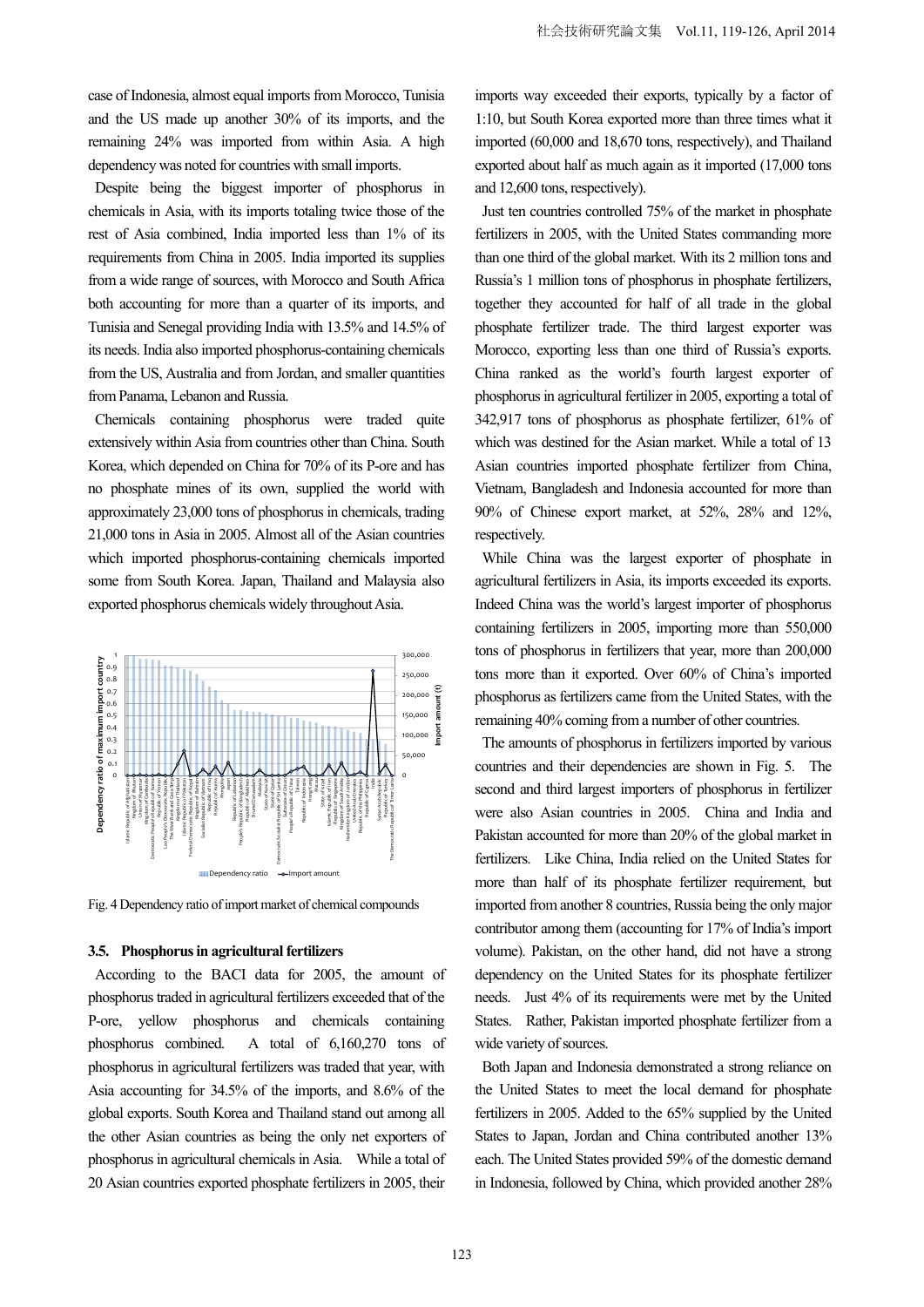of its requirements. That is, Japan and Indonesia relied on just three and two countries, respectively, to meet 90% of their domestic demand in 2005.



Fig. 5 Dependency ratio of import market of fertilizer

#### **4. Discussions**

# **4.1. General tendencies affecting P-ore imports**

In this study, the supply of phosphorus has been clarified, with a focus on Asia. Large quantities of phosphorus are imported into Asia in the form of P-ore, yellow phosphorus and chemicals for use in the fertilizer industry as well as actual phosphate fertilizers. The uneven distribution of raw phosphorus resources and the technology to produce yellow phosphorus has resulted in a tendency for countries to have a strong dependency on just one country or a few of the countries which export phosphorus in one form or another. Among the five largest economies in Asia the following trends were noted.

In 2005, China was a large exporter of P-ore, yellow phosphorus, chemicals containing phosphorus and fertilizers containing phosphorus. Despite the huge output of P-ore in China, China's imports of phosphate fertilizer eclipsed its exports, suggesting that as China's economy and population grow, China will adopt phosphorus conservation strategies to ensure its domestic demand for phosphate fertilizer is met. This will inevitably mean that countries that import from China will be forced to find other suppliers.

India was a massive importer of P-ore, yellow phosphorus and phosphorus in chemicals and in agricultural fertilizers in 2005. In order to meet its domestic needs, India depended on just three countries, Jordan (50%), Morocco (21%) and Togo (15%), for 70% for its P-ore, and on the United States to provide more than 50% of its phosphate fertilizer. While India also demonstrated a high dependency for yellow phosphorus, dependency was low for imports of phosphorus containing chemicals.

Japan depended on just four countries to meet its P-ore requirements and three countries to meet phosphate fertilizer requirements in 2005. China supplied half of all the P- ore imported, with Jordan, South Africa, and Morocco making up the balance, while the United States provided 65% of the phosphate fertilizer, with Jordan and China equally splitting the balance. Two thirds of the phosphorus containing chemicals was imported from South Africa, and Japan was almost entirely reliant on China for yellow phosphorus.

South Korea imported more than two thirds of its P-ore from China, and was a net exporter of fertilizer in 2005. In fact a number of other Asian countries showed a strong reliance on South Korea to meet their demand for phosphate based fertilizer. Like Japan, South Korea imported almost all of its yellow phosphorus from China, but was a major supplier of phosphorus containing chemicals in the Asian region, particularly.

Indonesia, the fifth largest economy in Asia, imported large quantities of P-ore from a number of sources in 2005, but showed quite a strong dependency on Morocco to meet its phosphate fertilizer needs, at over 40%. Indonesia showed a strong dependency on the United States to meet its local demand for phosphate fertilizer, at 59% in 2005.

The top six countries by export volume of P-ore to Asia were Jordan (30%), Morocco (27%), China (17%), Egypt (11%) and Togo (11%), representing 97% of all the P-ore imported by Asia in 2005. It should be noted that about 60% of all the phosphorus exported globally was supplied by just six countries. Although P-ore is produced in Russia, South Africa and the USA, these countries choose to process the phosphorus before exporting it as a value-added product, mostly as fertilizer, since the profit margin is considerably larger. Recent trends suggest that other countries with large P-ore resources will follow suit and that less P-ore will be available as an import commodity over time. This will inevitably mean that the phosphorus requirements of importing countries will be met at a higher cost.

Moreover, the influence of the strategy in some countries to conserve phosphorus resources is evident in our results. Both the USA and China import large volumes of phosphorus despite having extensive phosphate reserves, and exported less than Morocco in 2005, indicating that domestic consumption is higher than the local supply. As the economies in heavily populated countries improve, their phosphorus needs will increase as the diets become more globalized. It follows that the agriculture sector will require increasing amounts of phosphate fertilizer over time to provide for the increasing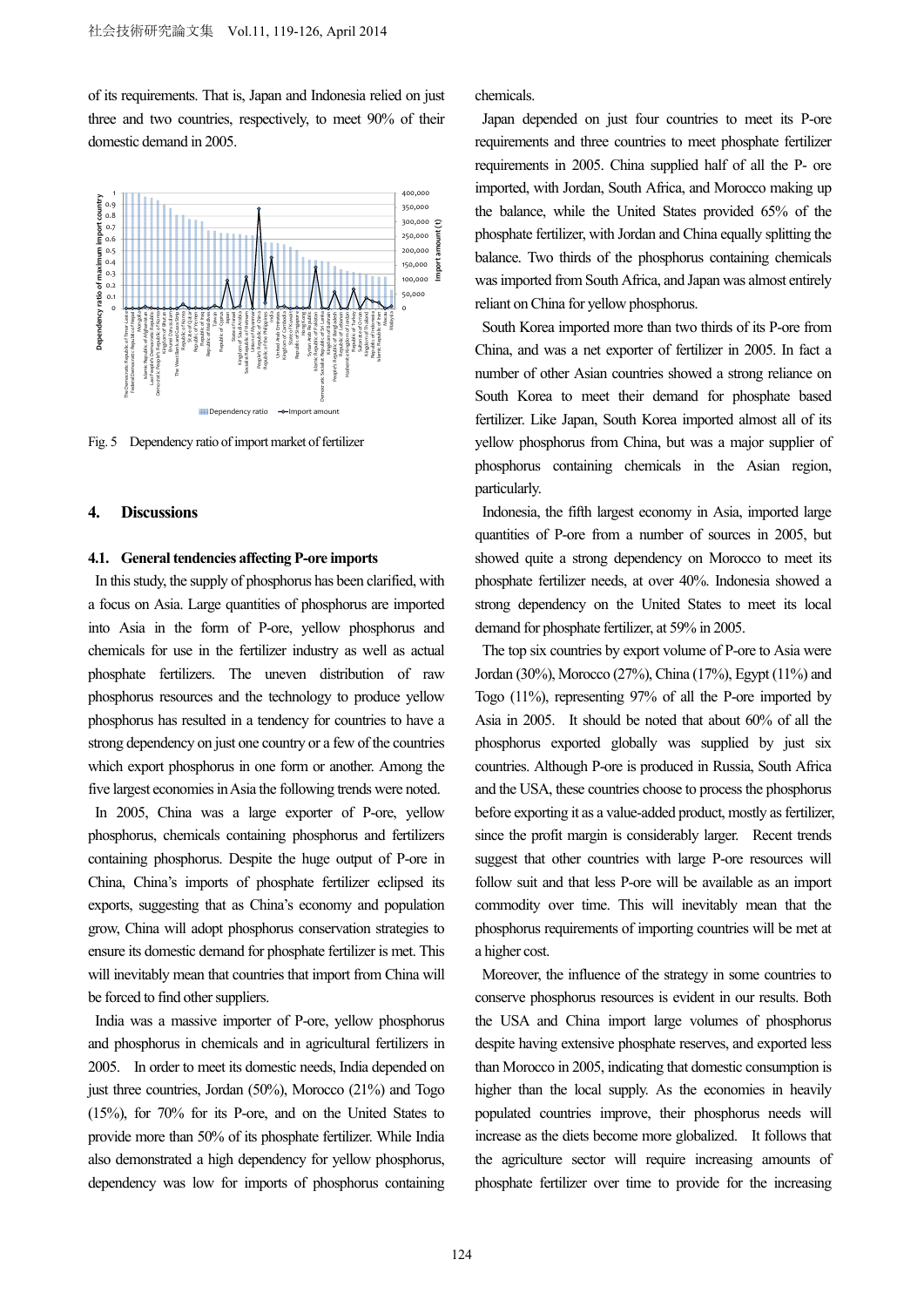population. This increase in demand will come as the costs of extracting ever-lower concentrations of  $P_2O_5$  from P-ore mined from existing sources inevitably rise over time.

#### **4.2. Geopolitical issues**

Besides the risk that countries which export P-ore and phosphorus product will adopt conservation strategies or choose to supply value-added product rather than P-ore, there are significant geopolitical risks associated with the global flow of phosphorus. Instability in the MENA countries in the wake of the Arab Spring has been shown to have an impact on the flow of phosphorus. It should be noted that more than two thirds of the P-ore imported by Asia in 2005 was supplied by just three countries in the MENA region, Jordan (30%), Morocco (27%) and Egypt (11%). There are issues of sovereignty, labor disputes, political grievances, civil strife and even civil war threatening the flow of P-ore and phosphorus products for use in industry and agriculture from these countries<sup>23, 24</sup>). Strife in South Africa or in South Korea, both of which are major suppliers of phosphate fertilizers and phosphorus containing chemicals for use in industry, would also have the potential of disrupting the phosphorus flow to the extent that other countries would be unable to meet their domestic demand. It should be noted that it is beyond the scope of this paper to quantify the potential for social and economic damage which could result from the local demand for phosphorus not being met.

## **4.3 Options to decrease outside phosphorus dependency**

# **4.3.1 Appropriate phosphorus use in agricultural production process**

The more efficient use of phosphate fertilizers would reduce the amount of phosphorus "lost" in the water systems due to run-off or in the soils as phosphorus bonds with iron and aluminum ions. Recent studies have indicated that phosphate fertilizer tends to be used liberally on soils which are already P-rich 25, 26**)** . In developed countries, farmers tend to go about business as usual in order to ensure a bumper crop, inevitably over-using fertilizer. On the other hand, the use of phosphate fertilizers as well as sewage sludge and manure in developing countries also results in "lost" phosphorus 27**)** . With more education and the development of simple tool-kits to test the phosphorus levels in soils, it would be possible to ensure that phosphorus would be used more appropriately. By compiling a comprehensive database of soils and their phosphorus history and amounts would serve as a guideline for appropriate phosphorus use.

# **4.3.2 Recovery and recycling of phosphorus from waste streams**

The utilization of secondary phosphorus resources has the potential to improve the phosphorus dependency since the domestic demand for natural ore declines with better recycling and recovery. It is therefore important to chart the phosphorus flow in the economic activities of each country and to consider the availability of phosphorus resources that remain untapped at present. In order to promote recycling and recovery, there are some significant bottlenecks which need to be overcome. Developing countries lack environmental regulations and the necessary infrastructure to collect waste containing phosphorus, including waste water, sewage sludge, and incineration ash. In developed countries, the market itself poses a problem: consumer preference is considered a difficult barrier to overcome in the marketing of recovered phosphorus. Better public awareness of the importance phosphorus would most likely remove this obstacle.

Besides improving dependency, the reduced demand for P-ore would benefit the ore-mining countries. As with the production of any ore, the mining of P-ore causes large amounts of mining waste. The nutrient enrichment caused by the waste water and the emission of naturally occurring radioactive materials (NORM) are two serious problems associated specifically with P-ore mining which would be reduced by the adoption of natural phosphorus resource conservation methods.

# **5. Conclusions**

A close analysis of the 2005 BACI trade data revealed that many countries in Asia have a strong dependency on just one or two countries to meet their phosphorus requirements. Given the geopolitical risks associated with the P-ore producing nations, close attention needs to be paid to prevent shortfalls in phosphorus requirements. Besides the threat of disrupted supplies from the phosphorus exporters, a clear tendency for P-ore producing countries to export value-added product at a higher cost rather than export ore is clear in the 2005 data. To prepare for the day when phosphate ore is inevitably in short supply, and to ensure a stable supply of phosphorus, efforts need to be made to ensure that phosphorus is recycled efficiently in all societies, and to improve the use of phosphate fertilizers in agriculture. The impact of change in the phosphorus supply on agriculture and therefore on food and food prices need more careful attention.